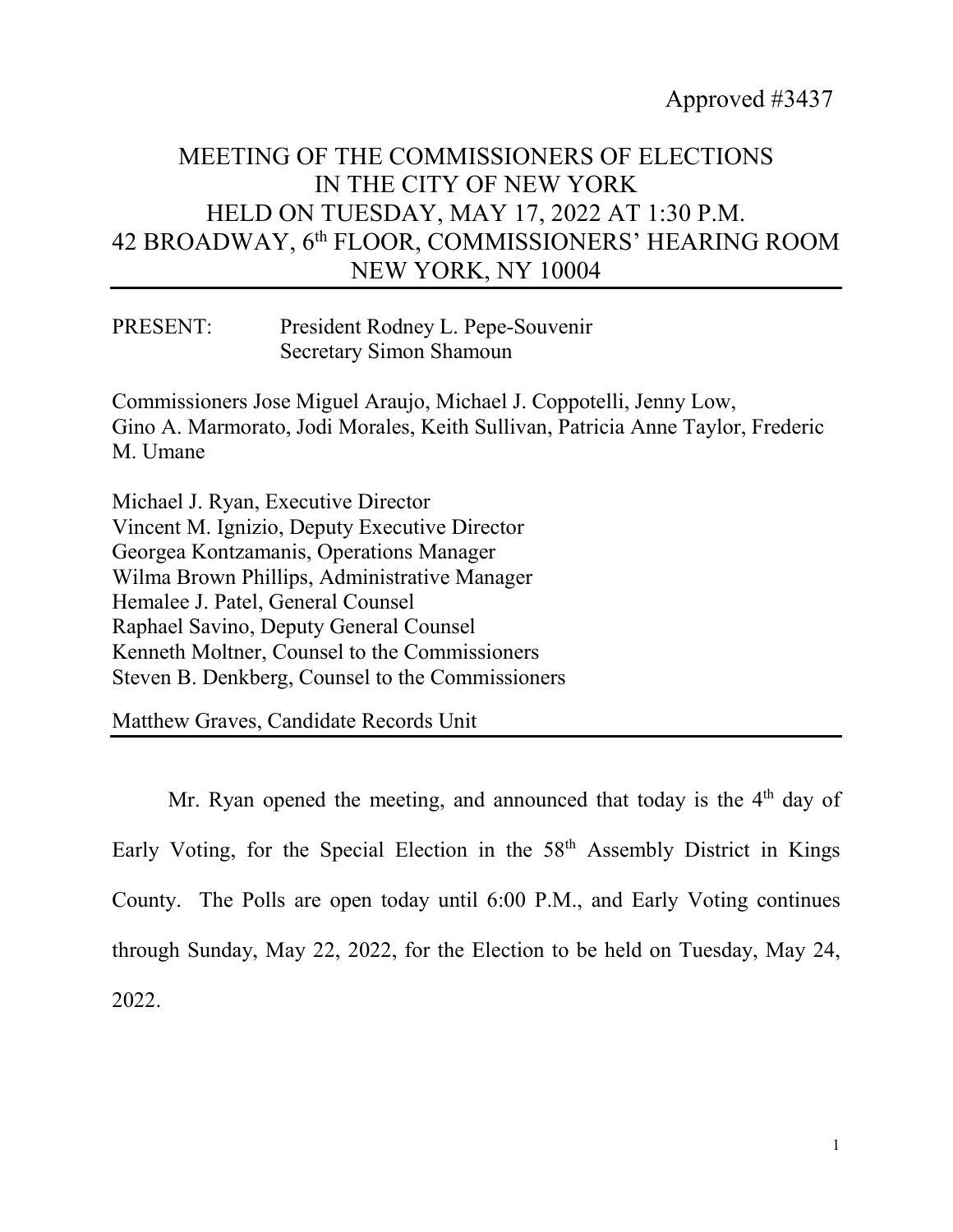This is the board's  $5<sup>th</sup>$  Special Election conducted since the beginning of this year.

As of 1:00 PM today, a total of 95 voters have voted early in the first several days of Early Voting for the Special Election in Kings County.

The hours and locations of the Early Voting Poll Sites for the 58<sup>th</sup> Assembly District Special Election, can be found on the Board's website, at [www.vote.nyc.](http://www.vote.nyc/)

Mr. Ryan stated that the new canvass procedures, enacted into law earlier this year, will be utilized for this Special Election in Kings County.

With these new procedures in place, Absentee ballots will be canvassed within 4 days of receipt, and canvassed ballots are scanned in so that they are included in the Board's Election Night Reporting.

The scanning of the canvassed ballots will occur on the day before Early Voting begins, for all canvassed ballots up to that date; and again on the day before Election Day, for any other additional ballots that are received and canvassed.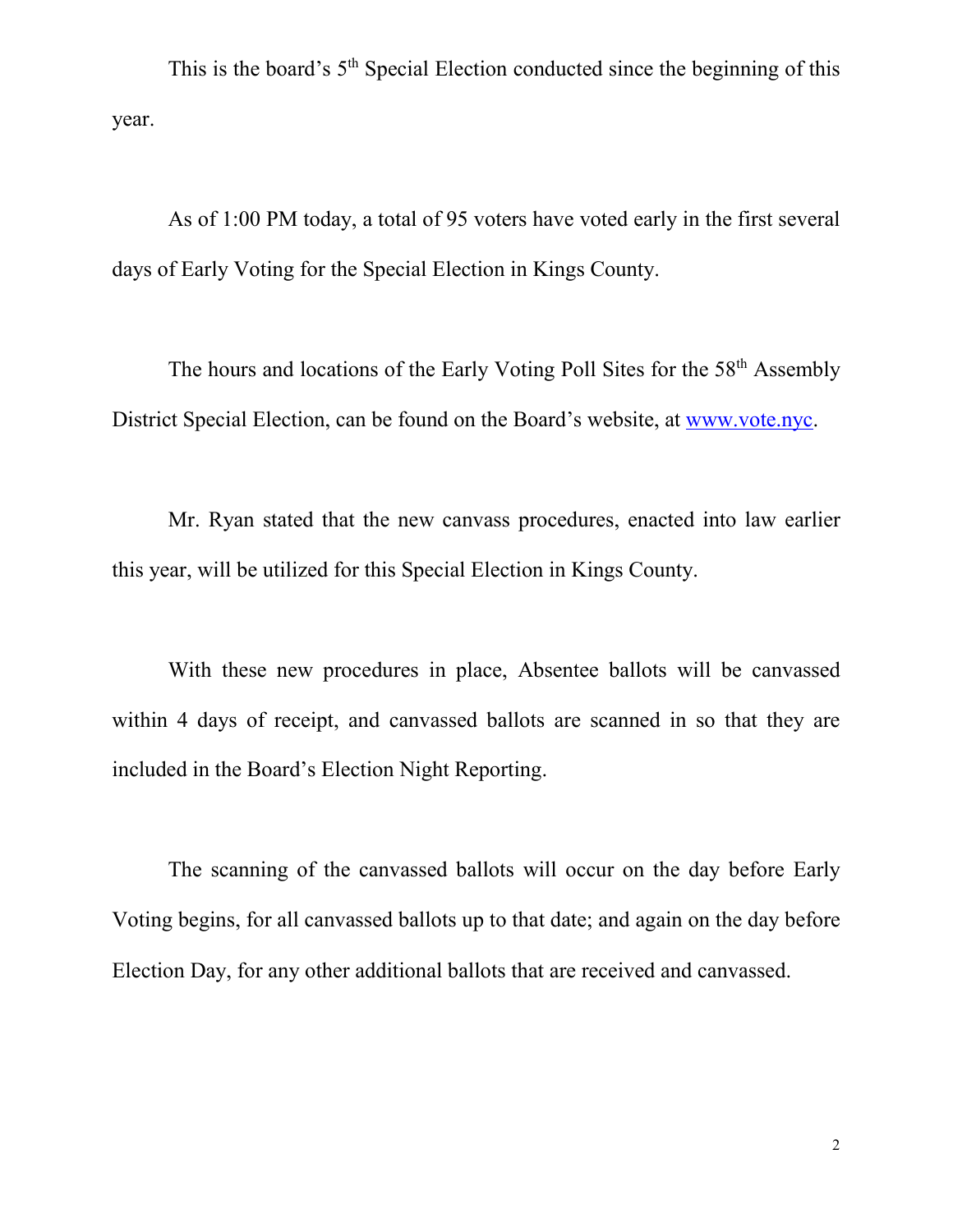As of Friday, May 13, 2022, the Borough offices have scanned a total of 59 Absentee Ballots, and a total of 953 Absentee Ballots have been mailed to voters.

Voters should be reminded that if they have requested an Absentee Ballot, their names will not appear on the Poll List to vote at the Poll Site.

President Pepe-Souvenir moved to adopt the minutes of the May 10, 2022 Commissioners Meeting. Commissioner Umane seconded the motion, which was adopted unanimously.

Hemalee Patel, General Counsel, informed the Commissioners Committee that there are some final matters to be addressed with the Board of Canvassers from the Hearings on Designating Petitions in Kings and Queens Counties, for the June 28, 2022 Primary Election. The notice for today's hearing was posted on the Board's website on Friday, May 13, 2022, and notification was sent to all Contacts or Attorneys for the Candidates.

Mrs. Patel noted that there are no appearances for today's hearing matters.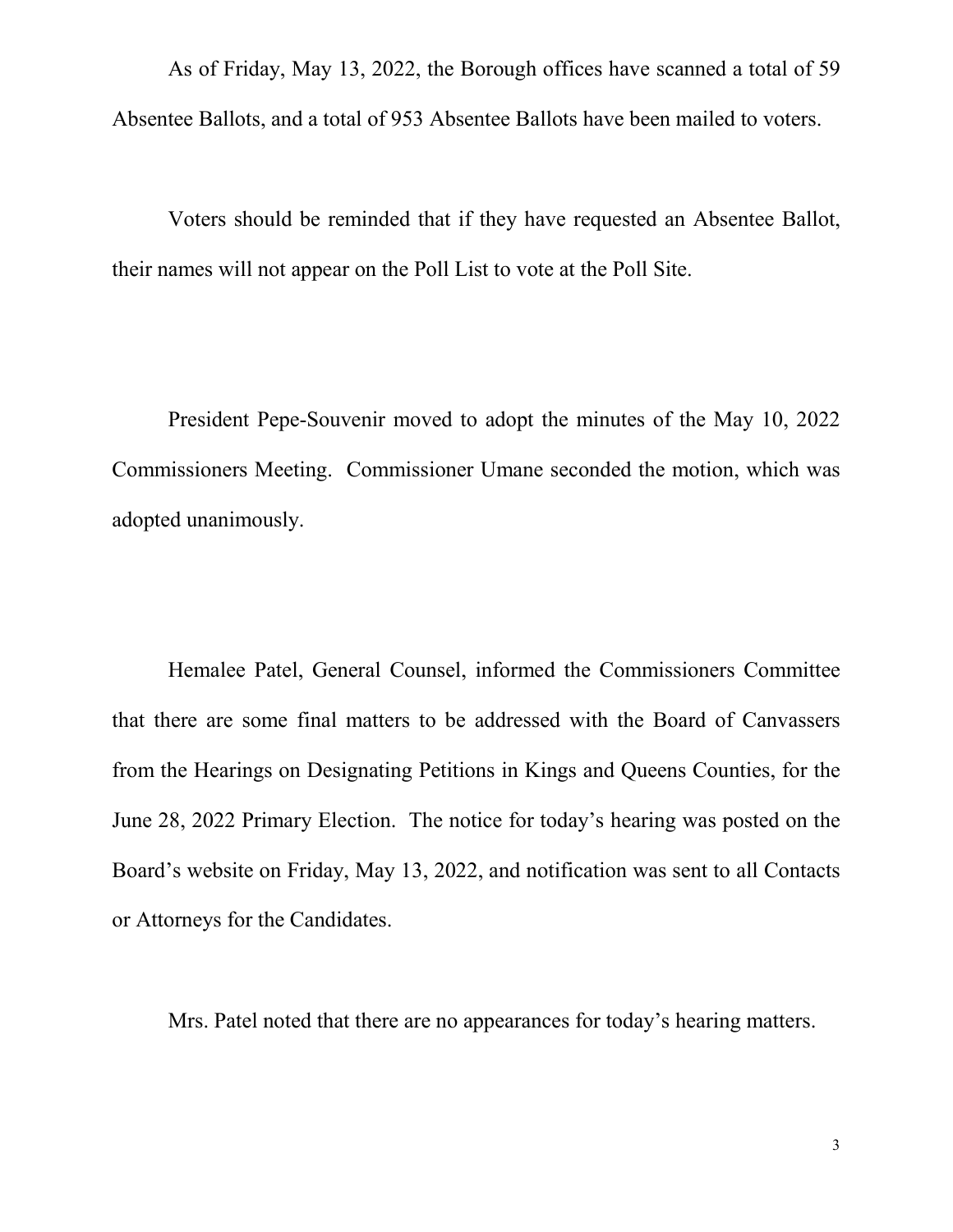Matthew Graves, of the Candidate Records Unit, addressed the Board of Canvassers and provided the Prima Facie report for the Counties of Kings and Queens:

• Kings County Prima Facie Matters

Democratic Party: Joyce Perry Joan M. L. Alexander Bakiriddin

Republican Party: Enid H. Goldstein

 Conservative Party: Jane Warnick Dennis Warnick Patricia Mustaro Theresa Ciccone

• Queens County Prima Facie Matters

Democratic Party: Todd Friedman Republican Party: Enid H. Goldstein

Commissioner Morales made a motion to move the Prima Facie Report. Commissioner Araujo seconded the motion, which was adopted unanimously.

The regular stated meeting of the Commissioners Committee resumed.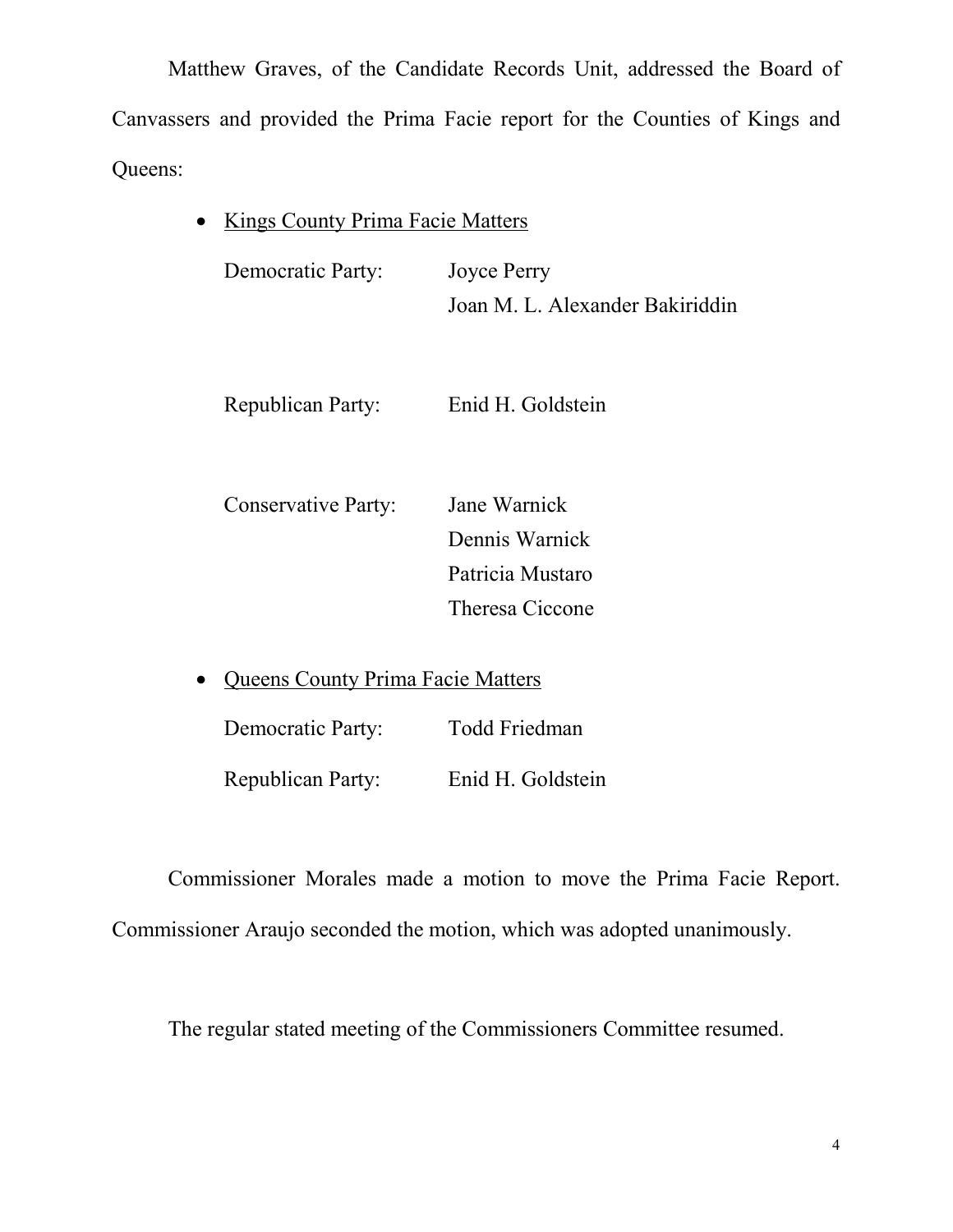Mr. Ryan provided an update on the newly established Primary Election. As per the Courts ruling, the Primary Election for members of United States Congress and United States Senate will be held on Tuesday, August 23, 2022. Early Voting will be conducted on Saturday, August 13, 2022 through Sunday, August 21, 2022, and the hours will remain the same as established for the June 28, 2022 Primary Election.

The Board staff is in the process of making all necessary preparations, including notifying Poll Sites, Poll Workers and Vendors for supplies, to ensure that everything is in place for the August 23, 2022 Primary that is necessary to conduct the election.

Mr. Ryan noted that there are some obstacles in regards to preparations, as many sectors are experiencing supply-chain demand issues, but the Board will remain diligent and those issues will be successfully addressed.

The Courts have directed via court order, the method of ballot access for the August 23, 2022 Primary Election, which includes a new Designating and Independent Nominating Petition filing period. The new calendars for both filings have been drafted by the New York State Board of Elections, and once approved will be posted on the Board's website.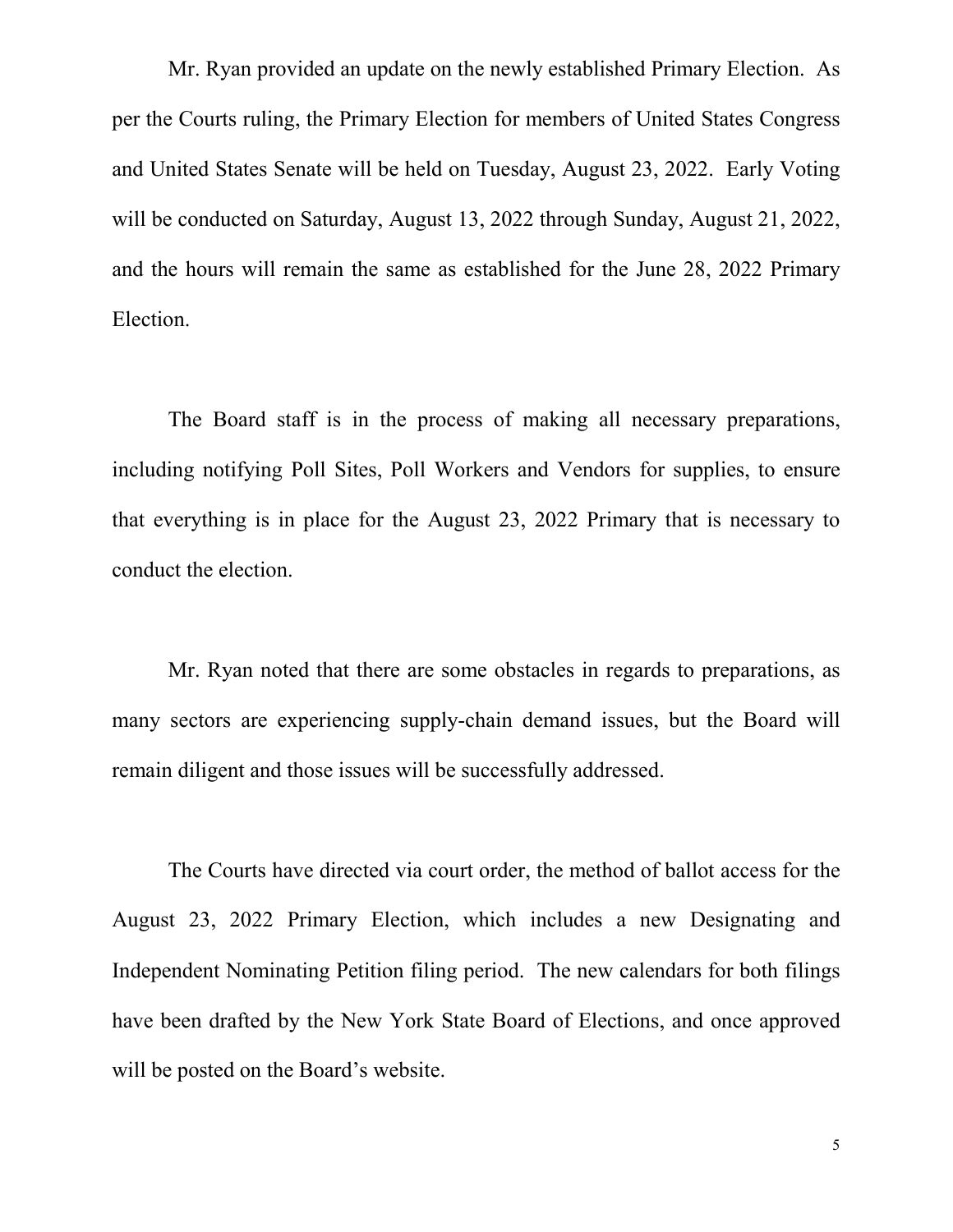The final district maps were released by the Courts yesterday, and will be finalized by Friday, May 20, 2022. The petition period begins on Saturday, May 21, 2022. Once the final maps have been received, the Board staff will begin the redistricting process again for the new United States Congressional and New York State Senate Districts. The goal is to complete this process before the petition filing period begins on the week of June 6, 2022.

The Court order also allows prior candidates who had a valid petition filed with the Board, to file a certificate designating their candidacy. The form for filing a Certificate of Designation has been drafted by the New York State Board of Elections, and will be posted on the Board's website.

The Board was successfully able to pause the Annual Information Notice, to add an alert advising voters about the second Primary Election on August 23, 2022.

The production of the notices has now resumed, and a total of 4,627,519 notices will be sent to voters citywide. The Information Notice will inform voters of the upcoming elections for the remainder of the year, including the split Primary Elections to be held in June and August of 2022. The notices will be mailed on Friday, May 27, 2022.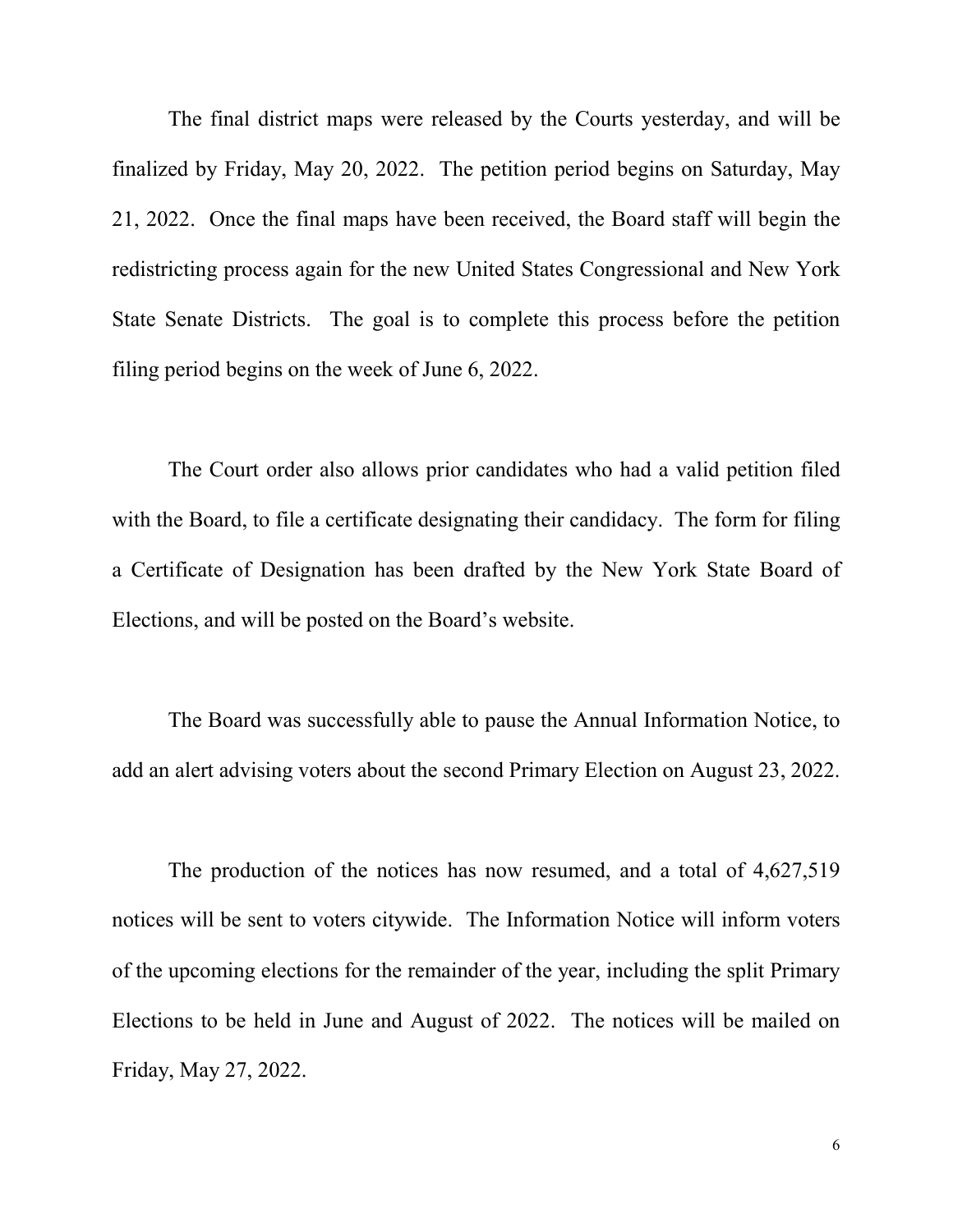The Commissioners Committee inquired about the Court's order in regards to requirements for candidates running for United States Congress and New York State Senate.

Georgea Kontzamanis, Operations Manager, confirmed that the Court's order states that if you have a valid petition filed with the Board of Elections for New York State Senate, you may run for any seat within that County; and for United States Congress, you may run for any seat within the State.

Ms. Kontzamanis stated that the Court's order will be posted to the Board's website.

Mrs. Patel confirmed that Designating Petitions will begin circulation on Saturday, May 21, 2022, and the filing period begins on Monday, June 6, 2022 through Wednesday, June 8, 2022.

Commissioner Umane moved to convene an Executive Session to discuss personnel matters. Secretary Shamoun seconded the motion, which was adopted unanimously.